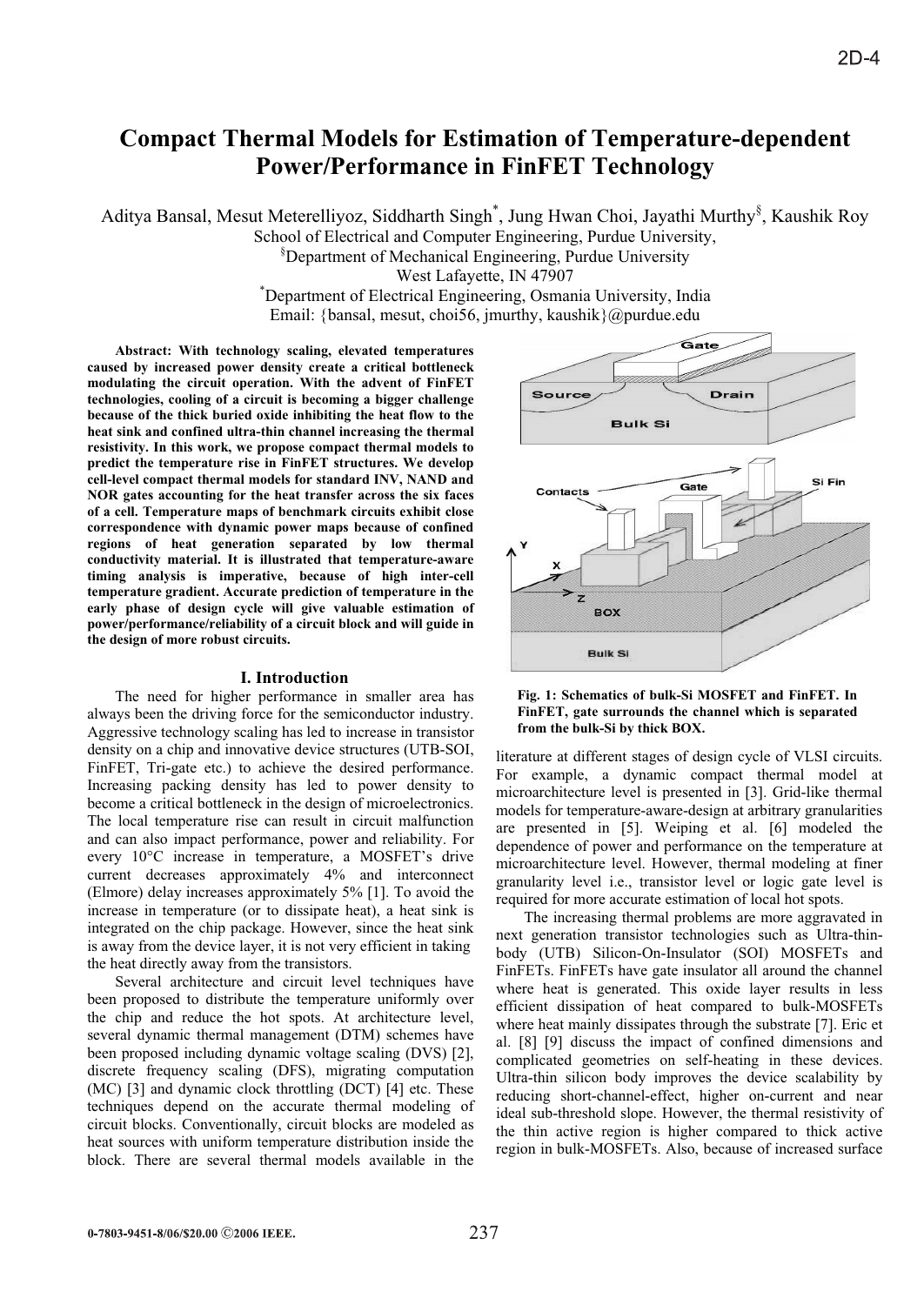

**Fig. 2: Design flow for temperature based power/ performance/reliability estimation.**

to volume ratio in UTB-SOI devices, thermal boundary resistances of various materials' further impede the heat flow [9]. Fig.1 shows the schematics of bulk- MOSFET and FinFET devices. In bulk-MOSFETs, heat generated in device layer as well as interconnect layers is mainly dissipated through the heat sink integrated with bulk substrate silicon. However, in FinFETs, device layer is separated from bulk-Si substrate by thick buried oxide layer (which has two orders of magnitude lower thermal conductivity than silicon [10]). Therefore, heat dissipation is mainly through the contact holes and interconnects. This elevates the local temperature rise in FinFET circuits. Because of temperature dependence of critical electrical parameters, it is becoming increasingly clear that electro-thermal co-design of transistors and circuits is necessary to arrive at optimal power and performance. However, a typical chip may have hundreds of millions of transistors, and a direct thermal simulation of such a collection of devices is all but impossible with current computing power. Instead, in this paper, we develop compact thermal models for circuit components used in cell-level electrical models in circuit design. Detailed computational models for three cell-level components – NAND, NOR and INV – are created based on Fourier theory.

Fig. 2 shows the design flow adopted in this work for the estimation of temperature-dependent power/performance/ reliability in FinFET based circuits. Compact thermal models are generated for standard cell layouts. The temperature information for each standard cell is associated with its heat generation and heat flow across the boundaries to the neighboring cells. Note that temperature of a cell is dependent on the heat generation in the transistors and temperatures of neighboring cells. Hence, real temperature can not be determined till a floorplan is generated. These models are used in generating the temperature profile of a circuit for a given floorplan. Wiring capacitance is accounted for as lumped capacitive load at the output of driving gate. The temperature map is used to estimate the increase in power dissipation, deterioration in performance and lifetime reliability because of self-heating and local temperature rise. This estimation can be primarily used in two ways for robust circuit design: (1) It can be used to define an appropriate cost function to develop thermally-aware placement and optimization strategies for VLSI circuits, (2) Temperature map can be used for better delay analysis of the critical paths in early phase of the design cycle.

In this work, we are targeting the problem of heat dissipation in predictive 28nm ITRS [11] specified technology node for FinFET circuits. In section 2, we discuss the impact of local temperature rise on the power and performance of the standard cells. In section 3, we develop the compact thermal models for standard logic cells designed using NMOS and PMOS FinFETs. The joule heating in devices is simulated for the worst case input pattern (each transistor switching at every clock cycle) using Taurus Device Simulator [12]. Switching activity dependent temperature rise in a standard cell is modeled based on threedimensional thermal resistances of the cell. In section 4, we generate the temperature maps of benchmark circuits and discuss the local temperature rise in FinFET circuits followed by conclusions in section 5.

# **II. Performance and Power Estimation**

The temperature rise in a transistor affects its electrical characteristics. Mobility and sub-threshold slope degrade with the increase in temperature resulting in reduced oncurrent and hence, increased delay. Also, static leakage increases with temperature because of increase in subthreshold leakage. In scaled technology generations, the static power is becoming a significant component of the total power dissipation, especially in the low activity sections of a chip like memory. Moreover, reliability is strongly dependent on the temperature. Increasing the temperature exponentially decreases the lifetime of a circuit. A first order model of mean-time-to-failure (MTF) can be given by Arrhenius equation:

$$
MTF = MTF_0 \exp(E_a/k_B T) \tag{1}
$$

exhibiting the exponential deterioration in reliability with temperature. We quantitatively analyze the temperature dependence of delay and power in a 2-input NOR gate. Similar analysis has been done for INV and 2-input NAND gates, however, results are omitted for brevity.

## *A. Delay dependence on temperature*

With the increase in temperature, mobility degrades in transistors. This effect is more dominant in bulk MOSFETs because of heavily doped body used to reduce short-channeleffect. However, in fully-depleted double gate SOI devices, body is left undoped resulting in less deterioration of mobility with temperature. Mobility degradation reduces on-current, however, with increase in temperature, threshold voltage decreases resulting in improved on-current. These two effects counter each other and the net variation in on-current is dependent on the relative sensitivities of mobility and threshold voltage to the temperature. To analyze the impact of temperature on the intrinsic delay, we simulated a three NOR stage ring oscillator with inputs of each NOR gate tied together. Fig. 3 shows the intrinsic delay increase with temperature. It can be seen that intrinsic delay increases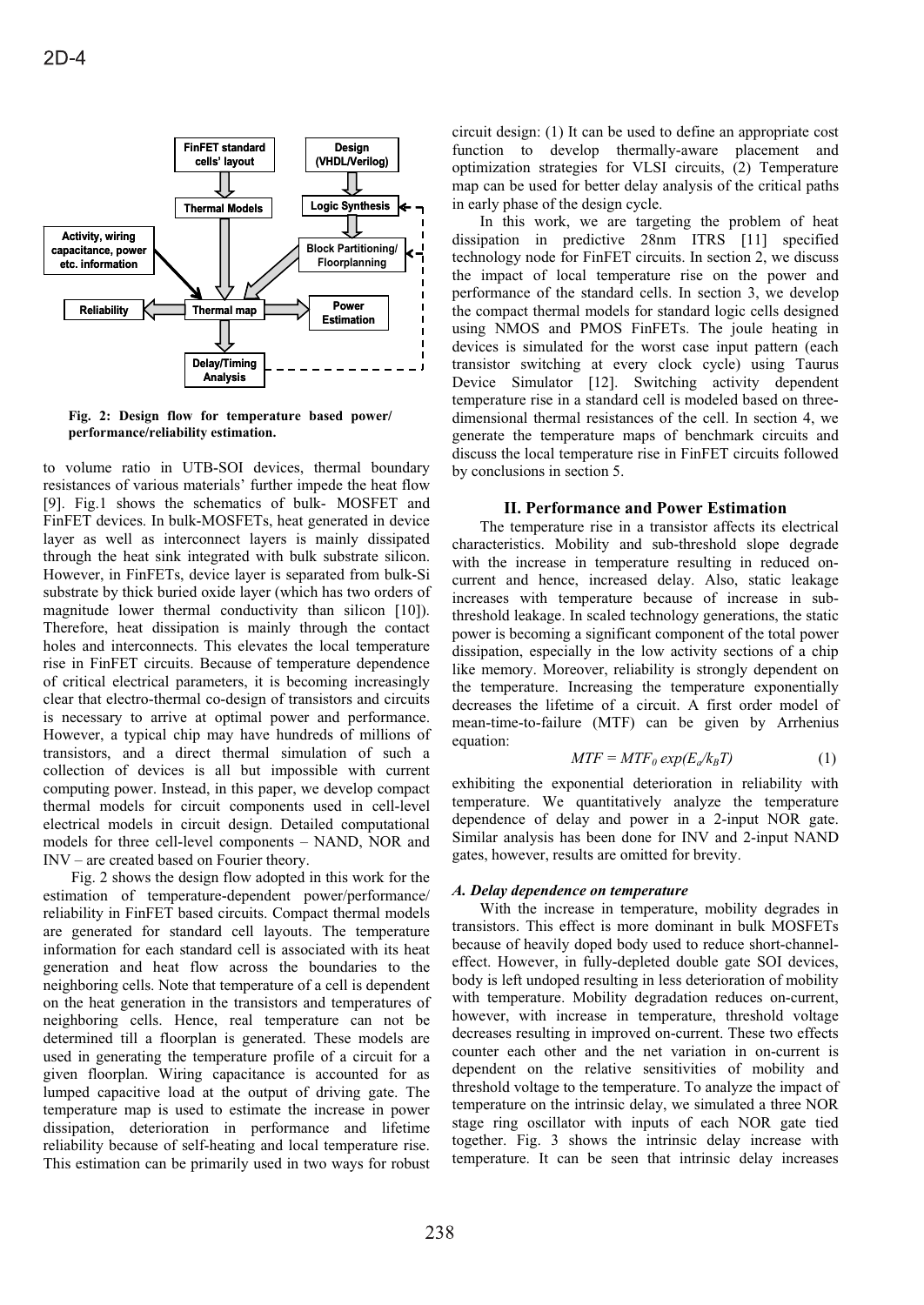

**Fig. 3: Normalized delay and output swing of 3 NOR**  stage ring oscillator with temperature.



**temperature.**

approximately 20% for 120°C rise in cell temperature. This increase in intrinsic delay coupled with increase in Elmore delay of interconnects because of increased electrical resistivity can pose serious challenges to circuit designers demanding more rigorous timing analysis. One more observation is the decrease in output swing (Fig. 3) because of increase in sub-threshold slope and reduced  $I_{on}/I_{off}$  ratio. Output swing decreases 9% for 120°C rise in temperature. This will result in reduced noise margins in cascaded logic gates at high temperatures.

# *B. Power dependence on temperature*

Power dissipation in a circuit depends on its operating mode and can be given by

$$
P_{total} = P_{static} + P_{dynamic}
$$
 (2)

Static power dissipation ( $P_{static}$ ) is due to the leakage currents – sub-threshold leakage, gate direct tunneling leakage and reverse-biased junction band-to-band tunneling leakage – in off-state of a transistor [13]. Sub-threshold

leakage increases exponentially with the decrease in threshold voltage and is given by,

$$
I_{sub} = I_o e^{q(V_{gs} - V_t)/mk_B T} (1 - e^{-qV_{ds}/k_B T})
$$
 (3)

This results in 12X increase in static leakage for the temperature rise of 120°C in a NOR gate (Fig. 4).

Dynamic power dissipation (*Pdynamic*) is mainly due to:

(1) charging/discharging of the capacitances at the output and internal nodes of a cell  $(P_{cap, dyn})$ .

(2) short-circuit power due to direct current path between the power supply and ground  $(P_{sc,dyn})$ .

The switching of the capacitances at the output and internal nodes of a cell depends on the input pattern. Average dynamic power dissipation can be obtained by considering the average number of transitions per clock cycle. The dynamic power can be given by,

$$
P_{cap,dyn} = 0.5 \times V_{DD}^2 \times f \times \left[ \left( C_{load} \times \alpha_{out} \right) + \sum_{i} \left( C_i \times \alpha_i \right) \right] \tag{4}
$$

where,  $V_{DD}$  is the supply voltage and  $f$  is the clock frequency. *Cload* includes the output load capacitance and the device capacitances of transistors connected at the output node and  $a_{out}$  is the average number of output transitions in a clock cycle.  $C_i$  is the internal node capacitance of the  $i^{th}$  node and  $\alpha_i$ is the average number of switching transitions per clock cycle at the  $i^{th}$  node.

Short-circuit power is due to direct path of current flow between the power supply and ground during output transition. Because of the non-zero rise/fall times of an input signal, pull-down and pull-up networks can be simultaneously conducting in a CMOS circuit resulting in a direct current path between power supply and ground. With the increase in temperature, sub-threshold slope of the transistors increases and  $I_{on}/I_{off}$  ratio decreases. This results in increased short circuit power. Fig. 4 shows the dynamic and static power dissipation in a NOR gate. Dynamic power dissipation is calculated by integrating the currents in a 3-stage ring oscillator. It can be seen that dynamic power dissipation slightly increases with temperature mainly because of increase in short-circuit power.

## **III. Compact Thermal Models**

#### *A. Detailed Component Model*

Detailed computational models for three cell-level components – NAND, NOR and INV are created based on Fourier theory. A typical NOR gate structure is shown in Fig. 5, including two PMOS and two NMOS FinFETs at the 28 nm node. The gates and fins are also shown. The simulation includes portions of the metallic contacts, but not all the metallization layers. These structures are enclosed in a domain of size 504 nm x 300 nm x 539 nm and are located on the y=150 nm plane. The rest of the interior volume is filled with  $SiO<sub>2</sub>$ . In this orientation, the metallization layers would lie above the y=300 nm boundary, while the heat sink would lie below the y=0 boundary. Other details for the three components are shown in Table 1. The gate material is assumed to be aluminum, as are the metallic contacts, and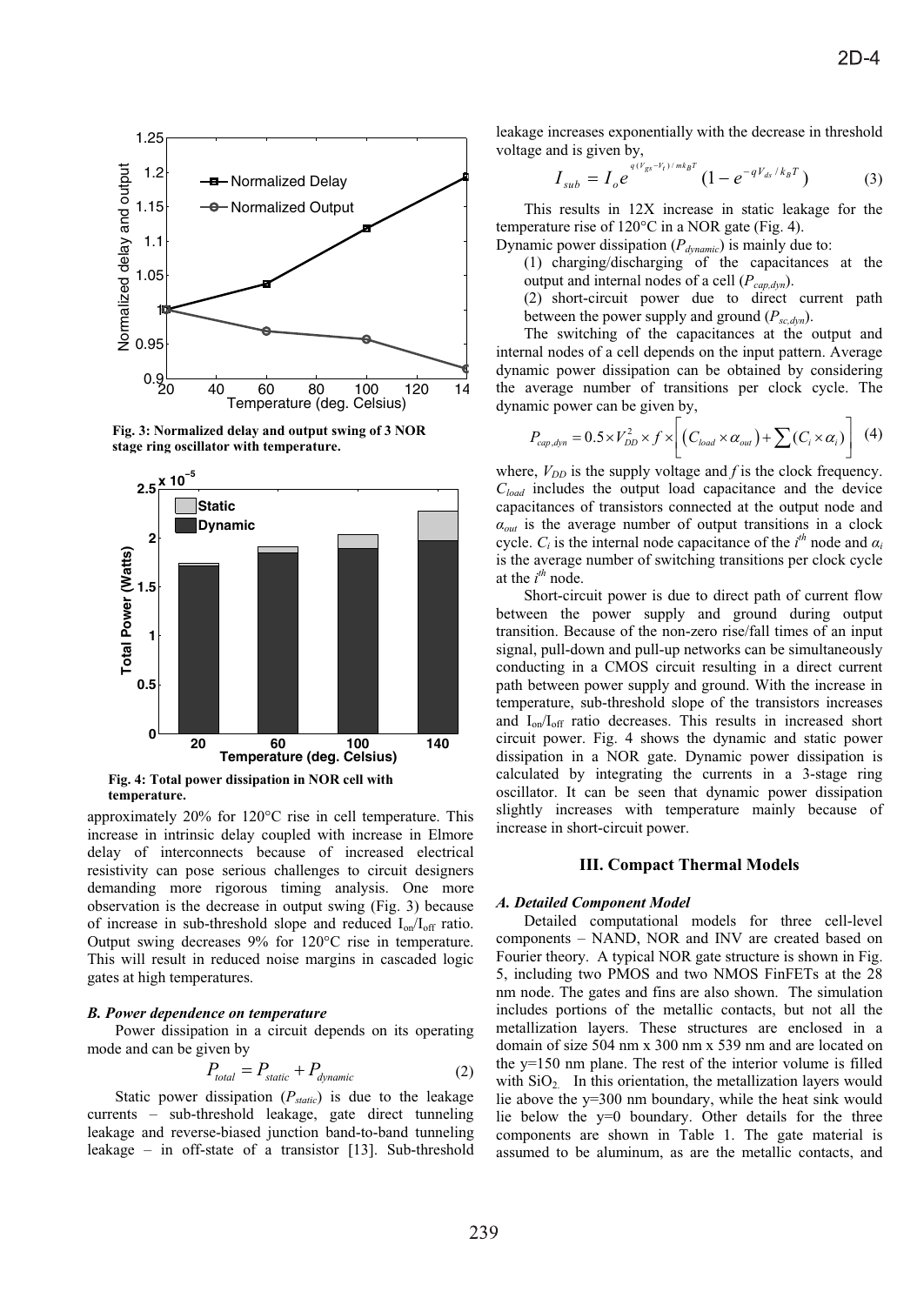

**Fig. 5: Temperature field in NOR gate on the y=150 nm plane. Two PMOS and two NMOS FinFETs at the 28 nm technology node are shown. Heat generation in the fingers causes a temperature rise of 39°C above ambient.**

standard temperature-independent thermal properties for bulk  $Si$ ,  $SiO<sub>2</sub>$  and aluminum are assumed.

The volumetric heat generation due to self-heating is computed using the TAURUS device simulator [12]. The electrical simulation is 2D, in the x-z plane in Fig. 5, and yields the heat source **J.E** (x, z) for a typical fin in the PMOS or NMOS device. Thermal transport in the geometry is necessarily 3D with the primary direction for heat transfer being perpendicular to the x-z plane. The spatial  $(x, z)$ distribution of the heat generation is assumed to hold throughout the y-depth of the fins. The FLUENT CFD software [14] is used to compute the temperature field using the unstructured mesh technique described in [15].

## *B. Compact Model Generation*

The generation of the compact model exploits the fact that the Fourier conduction equation with constant thermal properties is a linear elliptic boundary value problem. Thus, the temperature at any location  $(x_1, y_1, z_1)$ , or indeed, the average temperature of the domain, can be uniquely written as:

$$
T(x_1, y_1, z_1) = \sum_{f=1}^{6} a_f(x_1, y_1, z_1) T_f + a_0(x_1, y_1, z_1) \alpha q \quad (5)
$$

where the coefficients  $a_f$  are unique to the spatial location  $(x_1, y_1, z_1)$ , and determine the influence of the six boundary temperatures of the cuboidal domain on  $T(x_1, y_1, z_1)$ . The coefficient  $a_0$  quantifies the influence of the heat generation rate q for a given activity  $\alpha$ . The coefficients  $a_f$  have the property:

$$
\sum_{f=1}^{6} a_f = 1
$$
 (6)

By the same token, the heat transfer rates  $q_{bi}$  out of each of the six boundaries of the domain may also be written as:

$$
q_{bj} = \sum_{f=1}^{6} b_{f} T_f + b_{0f} \alpha q \quad j=1,2,...6 \tag{7}
$$

For a given geometry, materials properties, and spatial pattern of heat generation, the coefficients  $a_f$ ,  $a_0$ ,  $b_f$  and  $b_{0i}$  are uniquely determined, and constitute the compact model of the NOR, NAND or INV component. Seven temperature calculations are done using seven different sets of boundary temperatures to obtain a total of seven coefficient values (six  $a_f$ 's and  $a_0$ ). The same seven runs are also sufficient to determine seven values ( $b_{f_i}$  and  $b_{0i}$ ) for each of the six boundary face heat transfer rates  $q_{bi}$ , j=1,2,...6 . A typical compact model for a NOR gate is present in Table 2. Here, the average component temperature is related to the six boundary temperatures of the computational domain and the heat generation rate; similarly, the heat transfer rates at the six boundary faces. This compact model will recover *exactly the same* average temperature and boundary heat transfer as the detailed model for any set of Dirichlet boundary conditions on the boundaries.

| Comp-<br>onent | <b>Devices</b> | Domain<br><b>Size</b>   | <b>Mesh</b><br><b>Size</b> | Number of<br><b>Fins</b> | <b>Heat Generation</b><br>Per Fin | <b>Net Heat</b><br><b>Generation</b> |
|----------------|----------------|-------------------------|----------------------------|--------------------------|-----------------------------------|--------------------------------------|
|                |                |                         | (Hexah-                    |                          | (W)                               | in Device                            |
|                |                |                         | edra)                      |                          |                                   | (W)                                  |
| <b>NOR</b>     | 2 PMOS,        | $504 \text{ nm} \times$ | 267,376                    | PMOS1:4                  | $PMOS1: 4.4399x10^{-6}$           | $2.0326x10^{-4}$                     |
|                | 2 NMOS         | $300 \text{ nm} \times$ |                            | PMOS2: 4                 | PMOS2: $5.211x10^{-6}$            |                                      |
|                |                | 539 nm                  |                            | NMOS1: 1                 | NMOS1: $8.2332x10^{-5}$           |                                      |
|                |                |                         |                            | NMOS2:<br>$\overline{1}$ | NMOS2: $8.2332x10^{-5}$           |                                      |
| <b>NAND</b>    | 2 NMOS         | $504 \text{ nm} \times$ | 146,260                    | PMOS1:2                  | $PMOS1: 3.1178x10^{-5}$           | $1.3836x10^{-4}$                     |
|                | 2 PMOS         | $300 \text{ nm} \times$ |                            | PMOS2: 2                 | PMOS2: $2.1156x10^{-5}$           |                                      |
|                |                | $406$ nm                |                            | NMOS1: 2                 | NMOS1: $8.4242 \times 10^{-6}$    |                                      |
|                |                |                         |                            | NMOS2: 2                 | NMOS2: $8.4242x10^{-6}$           |                                      |
| <b>INV</b>     | 1 PMOS         | $336$ nm x              | 228,214                    | PMOS1:2                  | $PMOS1:9.496x10^{-7}$             | $5.3589 \times 10^{-6}$              |
|                | 1 NMOS         | $300 \text{ nm} \times$ |                            | NMOS1: 1                 | NMOS1: $3.4595x10^{-6}$           |                                      |
|                |                | 399 nm                  |                            |                          |                                   |                                      |

**Table I: Parameters for Thermal Simulations**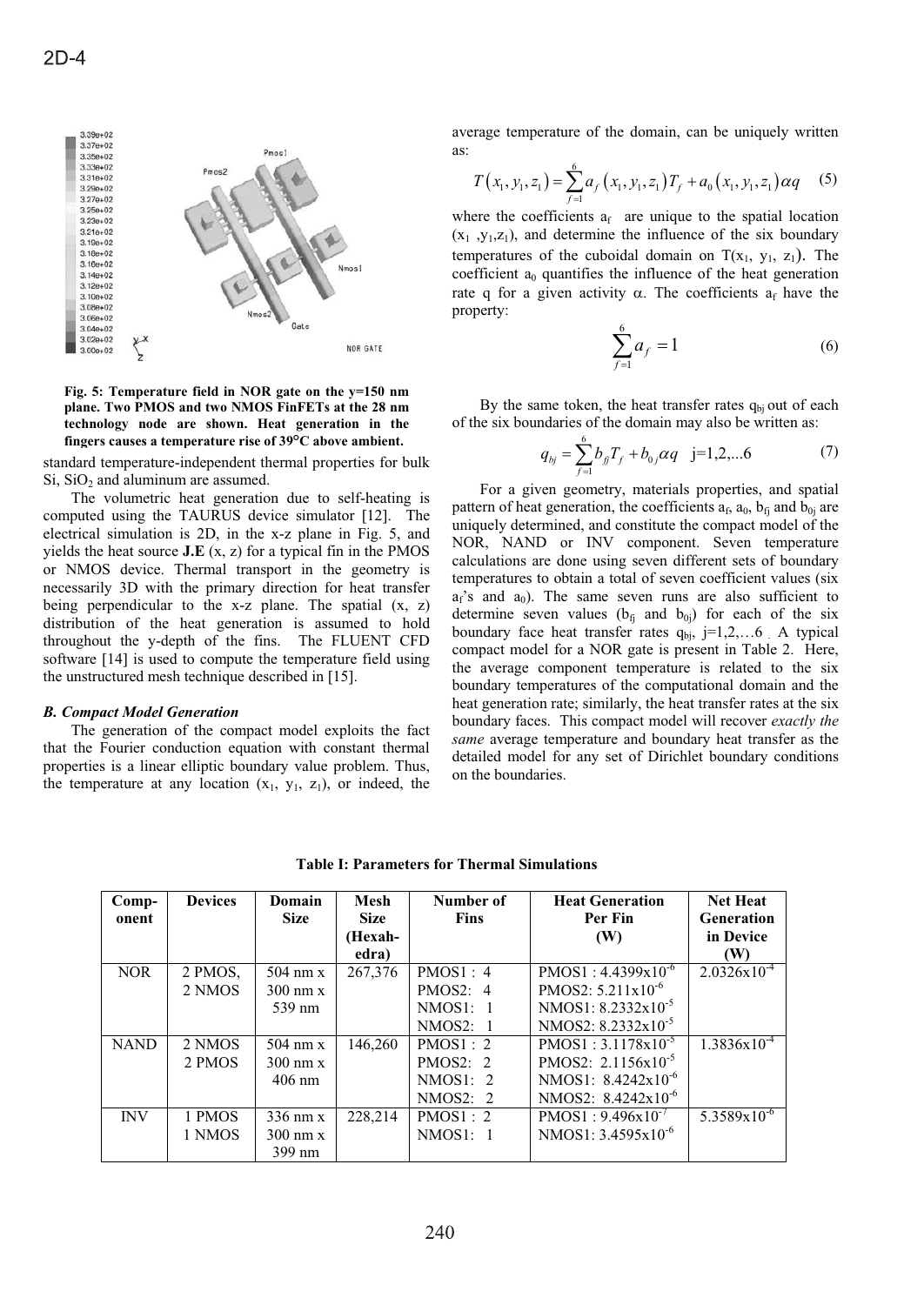| $T_{avg}$ =0.1258 $T_{left}$ + 0.1256 $T_{right}$ +0.2326 $T_{bottom}$ +0.2747 $T_{top}$ + 0.1228 $T_{back}$ + 0.1185 $T_{front}$ + 3.5039x10 <sup>4</sup> $\alpha$ q                                                                             |
|---------------------------------------------------------------------------------------------------------------------------------------------------------------------------------------------------------------------------------------------------|
| $q_{left} = 7.2206x10^{-6}T_{left} - 6.8573x10^{-8}T_{right} - 2.2603x10^{-6}T_{bottom} - 2.5307x10^{-6}T_{top} - 1.1725x10^{-6}T_{back}$                                                                                                         |
| $-1.1885x10^{-6}$ T <sub>front</sub> -0.1141 $\alpha$ q                                                                                                                                                                                           |
| $q_{\text{right}} = -6.8573 \times 10^{-8} T_{\text{left}} + 7.2188 \times 10^{-6} T_{\text{right}} - 2.2603 \times 10^{-6} T_{\text{bottom}} - 2.5301 \times 10^{-6} T_{\text{top}} - 1.1719 \times 10^{-6} T_{\text{back}}$                     |
| $-1.1879 \times 10^{-6}$ T <sub>front</sub> -0.1119 $\alpha q$                                                                                                                                                                                    |
| $q_{bottom} = -2.2603 \times 10^{-6} T_{left} - 2.2603 \times 10^{-6} T_{right} + 9.2783 \times 10^{-6} T_{bottom} - 5.0752 \times 10^{-7} T_{top} - 2.0967 \times 10^{-6} T_{back}$                                                              |
| $-2.1534 \times 10^{-6}$ T <sub>front</sub> -0.1168 $\alpha q$                                                                                                                                                                                    |
| $\overline{q_{top}}$ = -2.5307x10 <sup>-6</sup> T <sub>left</sub> -2.5301x10 <sup>-6</sup> T <sub>right</sub> -5.0752x10 <sup>-7</sup> T <sub>bottom</sub> +1.0289x10 <sup>-5</sup> T <sub>top</sub> -2.3629x10 <sup>-6</sup> T <sub>back</sub>   |
| -2.3574x10 <sup>-6</sup> T <sub>front</sub> -0.3877 $\alpha$ q                                                                                                                                                                                    |
| $q_{back} = -1.1725x10^{-6}T_{left} -1.1719x10^{-6}T_{right} - 2.0967x10^{-6}T_{bottom} - 2.3629x10^{-6}T_{top} + 6.9145x10^{-6}T_{back}$                                                                                                         |
| $-1.1047 \times 10^{-7}$ T <sub>front</sub> -0.1264 $\alpha q$                                                                                                                                                                                    |
| $\overline{q_{front}}$ = -1.1885x10 <sup>-6</sup> T <sub>left</sub> -1.1879x10 <sup>-6</sup> T <sub>right</sub> -2.1534x10 <sup>-6</sup> T <sub>bottom</sub> -2.3574x10 <sup>-6</sup> T <sub>top</sub> -1.1047x10 <sup>-7</sup> T <sub>back</sub> |
| +6.9977x10 <sup>-6</sup> T <sub>front</sub> -0.1430 $\alpha$ q                                                                                                                                                                                    |
| Left (x=0); right (x=x <sub>max</sub> ); bottom(y=0); top (y=y <sub>max</sub> ); back (z=0); front (z=z <sub>max</sub> )                                                                                                                          |
|                                                                                                                                                                                                                                                   |

## **Table II: Compact thermal model for NOR gate**

# **IV. Results and Discussions**

Once the average temperature and boundary heat transfer dependence of a logic cell on the boundary temperatures of the cuboid are known, the next step is cell placement and the generation of the thermal map of a circuit block. Though the primary heat flow direction is perpendicular to the plane in which the logic cells are placed, there is sufficient in-plane thermal non-uniformity that the thermal transport in all three coordinate directions must be considered. The logic cells are arranged in planar mesh of cuboidal cells, with those cells not containing logic elements assumed to contain  $SiO<sub>2</sub>$ . Convective heat transfer boundary conditions are posed on all external boundaries, with the heat transfer coefficients being chosen to correctly model the thermal resistance due to metallization layers, the wafer, as well as lateral losses to other circuit blocks. By enforcing continuity of heat transfer rate at logic cell cuboid faces, equations for the face temperatures are found. These, in turn, are used to evaluate the average logic cell temperature. Heat generation and hence local temperature rise in a cell depends on the input data pattern. Therefore, to obtain the worst cast temperature map, an exhaustive set of test patterns need to be applied. However, to reduce the computational complexity, we obtain the average switching activity of each cell in a circuit block for a large set of random input patterns.

Fig. 6 shows the dynamic power and temperature distribution in the layouts of *alu4* and *x3* (MCNC'91 [16]) benchmark circuits. Circuits have been modified to use standard cells. Floorplans are generated to arrange cells in a planar grid of 30x30. Each cell volume is either occupied by a standard cell – NAND, NOR, INV – or filled with  $SiO<sub>2</sub>$ insulator. The maximum temperature difference inside the circuit blocks is 20°C. It can be seen that in FinFET based circuits, the temperature distribution closely corresponds to the dynamic power map (Fig.6), unlike bulk MOSFETs where hot spot region distributes over several cells. This is attributed to the confined silicon channels and lack of common high conductivity bulk silicon under the device layer.

In FinFET circuits, lateral heat flow is mainly through interconnects because of the lack of common low thermal resistivity substrate. This can result in large temperature differences between the neighboring cells. Power and ground lines shared by the adjacent cells help in heat flow and temperature distribution to some extent. Because of high inter-cell temperature gradients, it's imperative to perform temperature-dependent timing analysis at the granularity of gate level in FinFET circuits. With this estimation, some circuit level techniques, such as sizing, can be employed to prevent the failures.

## **V. Conclusions**

In this work, we propose gate level compact thermal models for estimating temperature rise in FinFET circuits. The effect of low thermal conductivity buried oxide, confined ultra-thin channel and thermal boundary resistances of different materials' on temperature rise is taken into account. The floorplans of benchmark circuits show close correspondence between the temperature maps and dynamic power maps. This can be attributed to the confined channels where heat is generated and lack of high thermal conductivity material (bulk silicon) under the device layer impeding the lateral heat distribution. Results show that 120°C rise in temperature can result in 20% increase in intrinsic delay of a 2-input NOR gate and 12X increase in leakage power dissipation. The proposed thermal models can be used in estimating temperature rise in early phase of design cycle for proper timing analysis. The models can also be integrated in floorplanning algorithms to remove hot spots.

## **References**

- [1] C.-H. Tsai et al., "Standard Cell Placement for Even On-Chip Thermal Distribution," *Proc. of Int. Sym. on Phys. Design,* 1999, pp. 179-184.
- [2] D. Brooks et al., "Dynamic Thermal Management for High-Performance Microprocessors," Proc. 7<sup>th</sup> Int. Sym. High-Perf. *Comp. Arch.*, 2001, pp. 171-182.